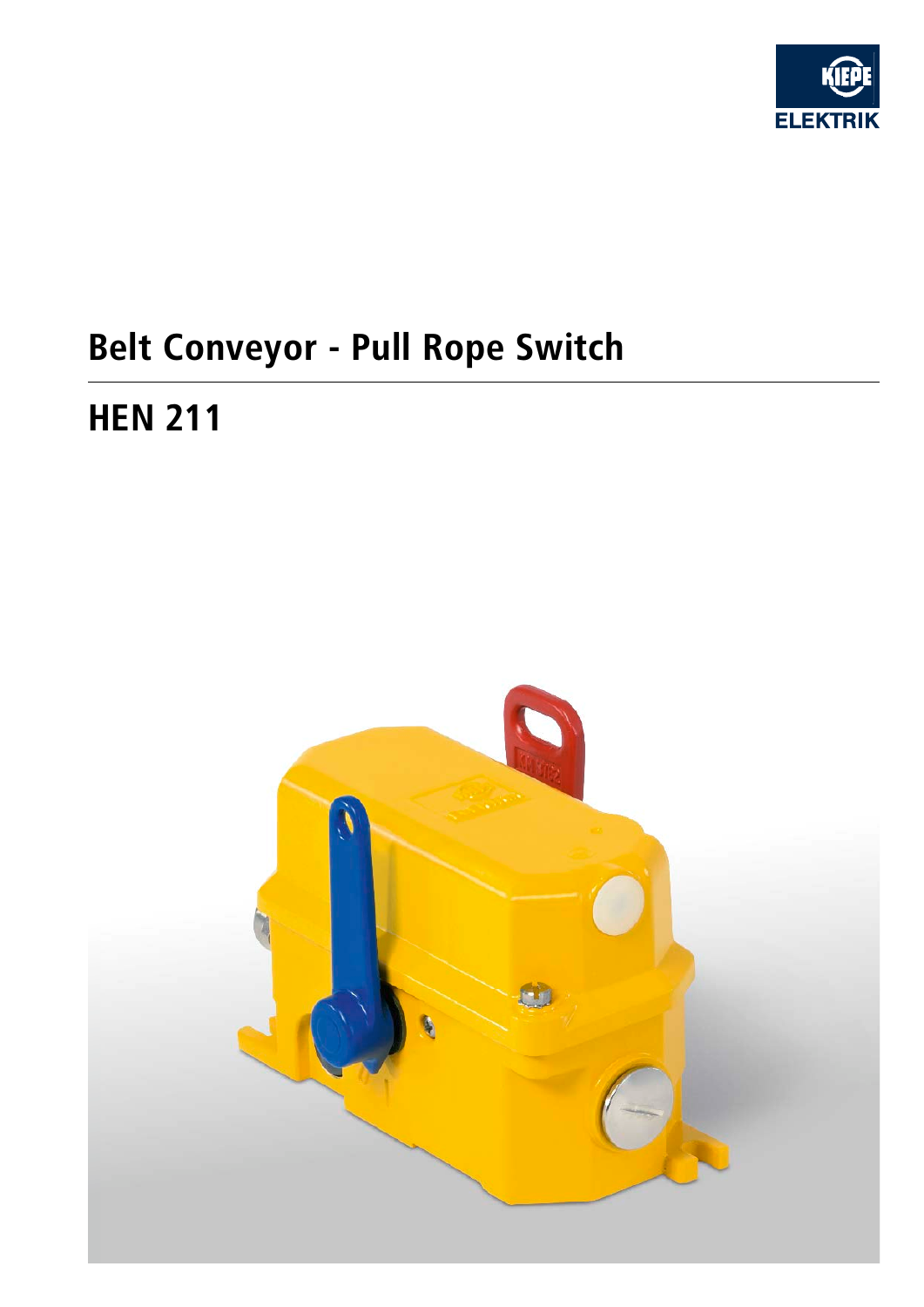#### **APPLICATION**

Kiepe pull-rope emergency stop switches type HEN 211 are used in accordance with the requirements of EN 620 as well as BGI 710 and in conformity with DIN EN ISO 13850 as emergency stop devices as supplementary safety measures on conveyor belt systems. The pull rope is symmetrically tensioned on both sides of the red release lever. The devices are suitable for outdoor use and applications where the ambient temperature varies considerably.

With the pull-rope system functionally aligned, the emergency stop signal can be triggered over a distance of up to about 100m for each switch.

Kiepe pull-rope emergency stop switch types HEN 211 comply with

#### **FUNCTION**

The pull-rope emergency stop switch is actuated by a pull rope **<sup>1</sup>** connected on both sides of the red release lever. The contacts are actuated by a spring supported cam disc (snap action function). At the same time, two NC contacts and one NO contact are actuated simultanously.

The emergency stop signal is performed with positive-making normally closed (NC) contacts in accordance with the closed circuit principle. The NO-contact activates the bus modul **101**.

Machinery Directive 2006/42/EC and meet the requirements in the safety objectives of Low Voltage Directive 2006/95/EC.

The HEN 211 aluminum housing is equipped with two NC-and one NO-Contact. The NO-Contact is connected to a bus modul, which watches and signalizes the switching status (in/off) economically over long distances.

Pull rope emergency stop switches Type HEN 211 must only be used in control electrical circuits. Taking into consideration the safety data and maintenance recommendations, the pull-rope emergency stop switch type HEN 211 can be used in safety circuits in accordance with **DIN EN ISO 13849 up to Performance Level e (PLe)**.

The bus module **101** must be programmed before installation.

After the emergency stop function is triggered, the switching mechanism is locked in the shut-off position "0". When the blue reset lever is actuated in switch position "1", the switching contacts are reactivated and the conveyor belt is prepared for being turned back on again.

Resetting the pull-rope emergency stop switch must not cause the conveyor system to start up.

|  |  | TECHNICAL DATA |  |  |
|--|--|----------------|--|--|
|  |  |                |  |  |

| Designation                                                  | Pull-rope emergency stop switch type HEN 211 - emergency stop device with latching<br>function and standard-bus-modul         |  |  |  |  |  |  |
|--------------------------------------------------------------|-------------------------------------------------------------------------------------------------------------------------------|--|--|--|--|--|--|
| Type of actuation                                            | Bidirectional; spring-loaded ("snap action")                                                                                  |  |  |  |  |  |  |
| Complies with                                                | DIN EN ISO 13850; DIN EN 60204-1; DIN EN 60947-5-5;<br>DIN EN 60947-5-1; EN 620; BGI 710                                      |  |  |  |  |  |  |
| Suited for                                                   | Control units and systems in accordance with DIN EN 60204                                                                     |  |  |  |  |  |  |
| <b>Mechanics</b>                                             |                                                                                                                               |  |  |  |  |  |  |
| Enclosure                                                    | Aluminum GK-AISi 12                                                                                                           |  |  |  |  |  |  |
| Finish                                                       | DD-paint                                                                                                                      |  |  |  |  |  |  |
|                                                              | Enclosure - yellow (RAL 1004), release lever - red (RAL 3000), reset lever - blue (RAL 5010)                                  |  |  |  |  |  |  |
| Mounting                                                     | 2 slotted holes for M8 screws                                                                                                 |  |  |  |  |  |  |
| Installation position                                        | Horizontal, tilt angle up to about 15°                                                                                        |  |  |  |  |  |  |
| Pull-rope length                                             | Up to approx. 100 m                                                                                                           |  |  |  |  |  |  |
| <b>Actuation force</b>                                       | $30N \pm 10N$                                                                                                                 |  |  |  |  |  |  |
| Weight                                                       | 1.7 <sub>kq</sub>                                                                                                             |  |  |  |  |  |  |
| <b>Electrical system</b>                                     |                                                                                                                               |  |  |  |  |  |  |
| Switching system                                             | 2 normally close contacts ( $NC$ ) + 1 normally open contact ( $NO$ ) for bus-modul;<br>cam operated positive-making switches |  |  |  |  |  |  |
| Cable entry                                                  | Threaded holes 2x M25 x 1.5 with each<br>1x screwed cable gland: sealing area Ø11 mm to Ø16 mm; 1x dummy screw                |  |  |  |  |  |  |
| <b>Utilization category</b>                                  | AC-15: 230V; 6A<br>DC-13: 110V; 1.1 A                                                                                         |  |  |  |  |  |  |
| Connection cross section                                     | $1 \text{ mm}^2$ to 2.5 mm <sup>2</sup>                                                                                       |  |  |  |  |  |  |
| Protective conductor connection                              | In the casing; M4                                                                                                             |  |  |  |  |  |  |
| Rated insulation voltage U <sub>i</sub>                      | 400V                                                                                                                          |  |  |  |  |  |  |
| Rated impulse withstand voltage U <sub>imp</sub>             | 2.5 kV, degree of pollution III                                                                                               |  |  |  |  |  |  |
| Conventional thermal current Ith                             | 16A                                                                                                                           |  |  |  |  |  |  |
| Contact reliability                                          | 220.000 switching operations                                                                                                  |  |  |  |  |  |  |
| Ambient conditions in accordance with DIN EN 60947-5-5       |                                                                                                                               |  |  |  |  |  |  |
| Permissible ambient temperature                              | $-25^{\circ}$ C $+70^{\circ}$ C                                                                                               |  |  |  |  |  |  |
| Protection rating                                            | IP 67 in accordance with EN 60529                                                                                             |  |  |  |  |  |  |
| Safety data in accordance with DIN EN ISO 13849 and EN 61062 |                                                                                                                               |  |  |  |  |  |  |
| Safety functions                                             | Emergency stop incl. latching<br>Manual reset                                                                                 |  |  |  |  |  |  |
| Usable in accordance with<br>DIN EN ISO 13849-1              | Up to PLe (depending on customer application)                                                                                 |  |  |  |  |  |  |
| B <sub>10</sub> d value                                      | 24,000 actuations                                                                                                             |  |  |  |  |  |  |
|                                                              |                                                                                                                               |  |  |  |  |  |  |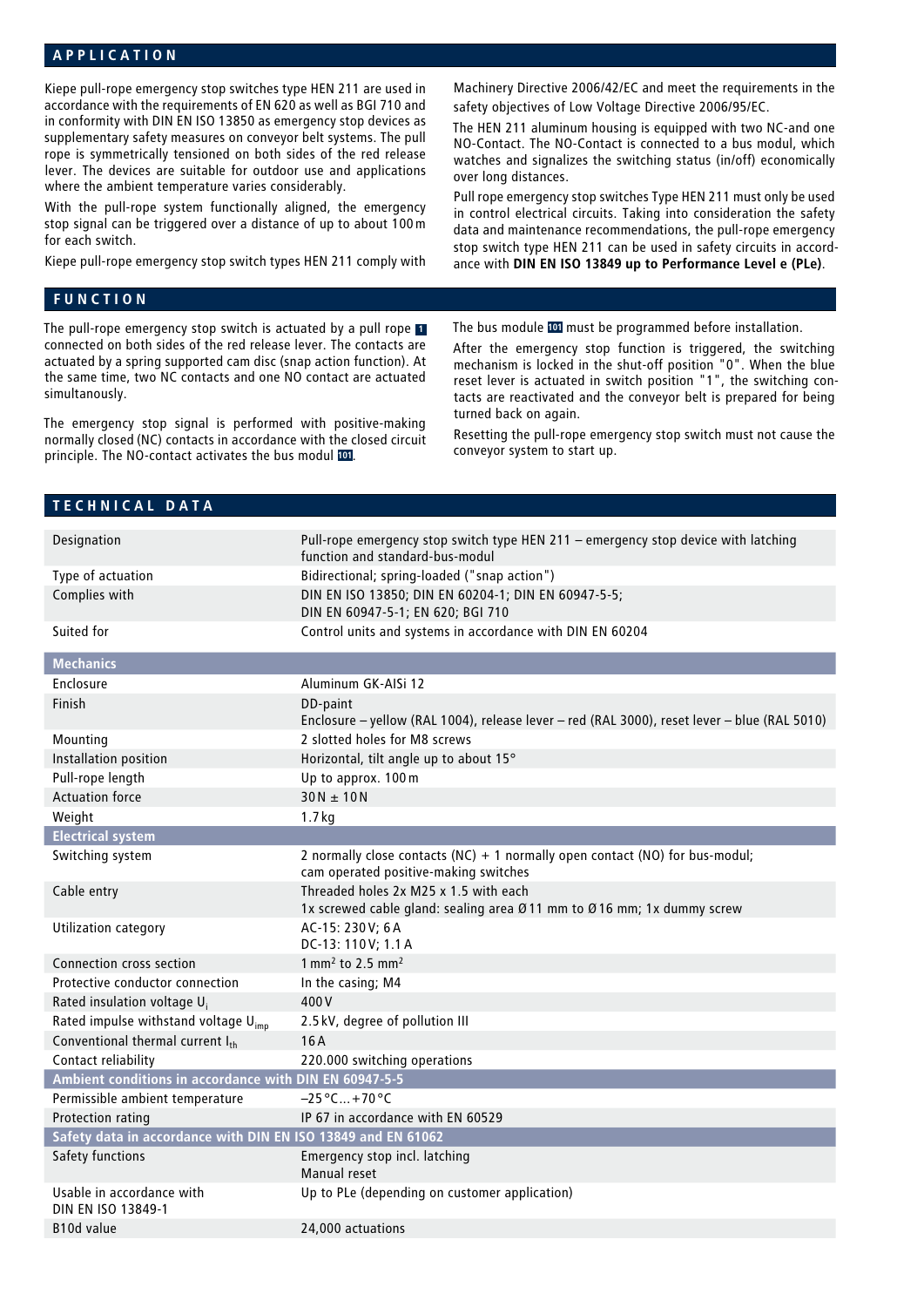| <b>SELECTION TABLE</b>                                              |                             |                |           |                 |  |  |  |  |
|---------------------------------------------------------------------|-----------------------------|----------------|-----------|-----------------|--|--|--|--|
| Switch type                                                         | Contact configuration<br>NС | NO.            | Bus-modul | Order number    |  |  |  |  |
| <b>HEN 211</b>                                                      | $\mathcal{P}$               | (1)            |           | 91.043 450.211  |  |  |  |  |
|                                                                     |                             |                |           |                 |  |  |  |  |
| <b>Spare parts and accessories:</b>                                 |                             |                |           |                 |  |  |  |  |
| Screwed cable gland M25 x 1.5 (sealing area 11 mm to 16 mm)         |                             |                |           | 113.52.02.20.01 |  |  |  |  |
| Dummy screw M25 x 1.5                                               | 113.52.87.20.02             |                |           |                 |  |  |  |  |
| Cover including seal and screws                                     |                             | 93.066 839.004 |           |                 |  |  |  |  |
| Programming adaptor (cable with 3-pole connector)<br>94.065 083.003 |                             |                |           |                 |  |  |  |  |

#### **MOUNTING**

Pull-rope emergency stop switches of types HEN 211 are each fastened to the substructure in installation position with 2 M8 screws, centered between the anchor hook **3** of the pull-rope system (see the mounting diagram). Before electrical installation, the bus modul **101** must be programmed.

After programming the electrical connection is made through the screwed cable gland included in the delivery. It is possible to connect two emergency stop circuits to the terminals of the opening contacts (21/22 and 41/42). The two-wire bus line for bus modul **101** (+D/-D) must be connected to the terminal block X2. The pull-rope **1** is tensioned by tension springs **2** between the anchor hooks **3** and fastened onto the red release lever.

After the tension springs **2** have been adjusted, the actuation force and path for triggering the switch must be tested to ensure compliance with specified requirements.

#### Note:

A channel generator is necessary for a proper operation and power supply of the bus modul. (More information at www.dupline.com)



### **CONNECTION DRAWING**